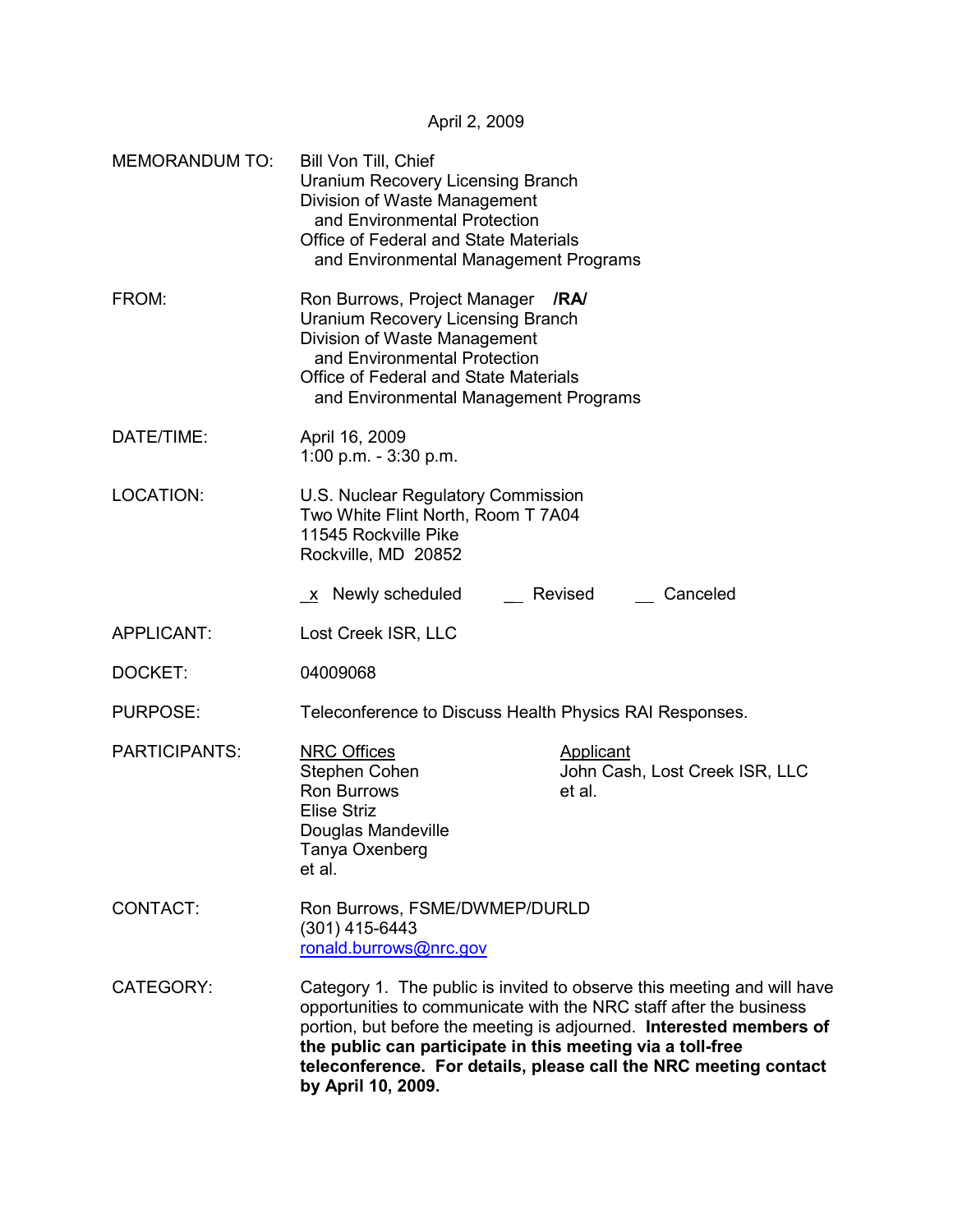B. Von Till 2

ENCLOSURE: Agenda

NOTE: The NRC's Pollicy Statement "Enhanced Public Participation in NRC Meetings," May 28, 2002, applies to this meeting. The Policy Statement may be found on the NRC Web site, www.nrc.gov, and contains information regarding visitors and security.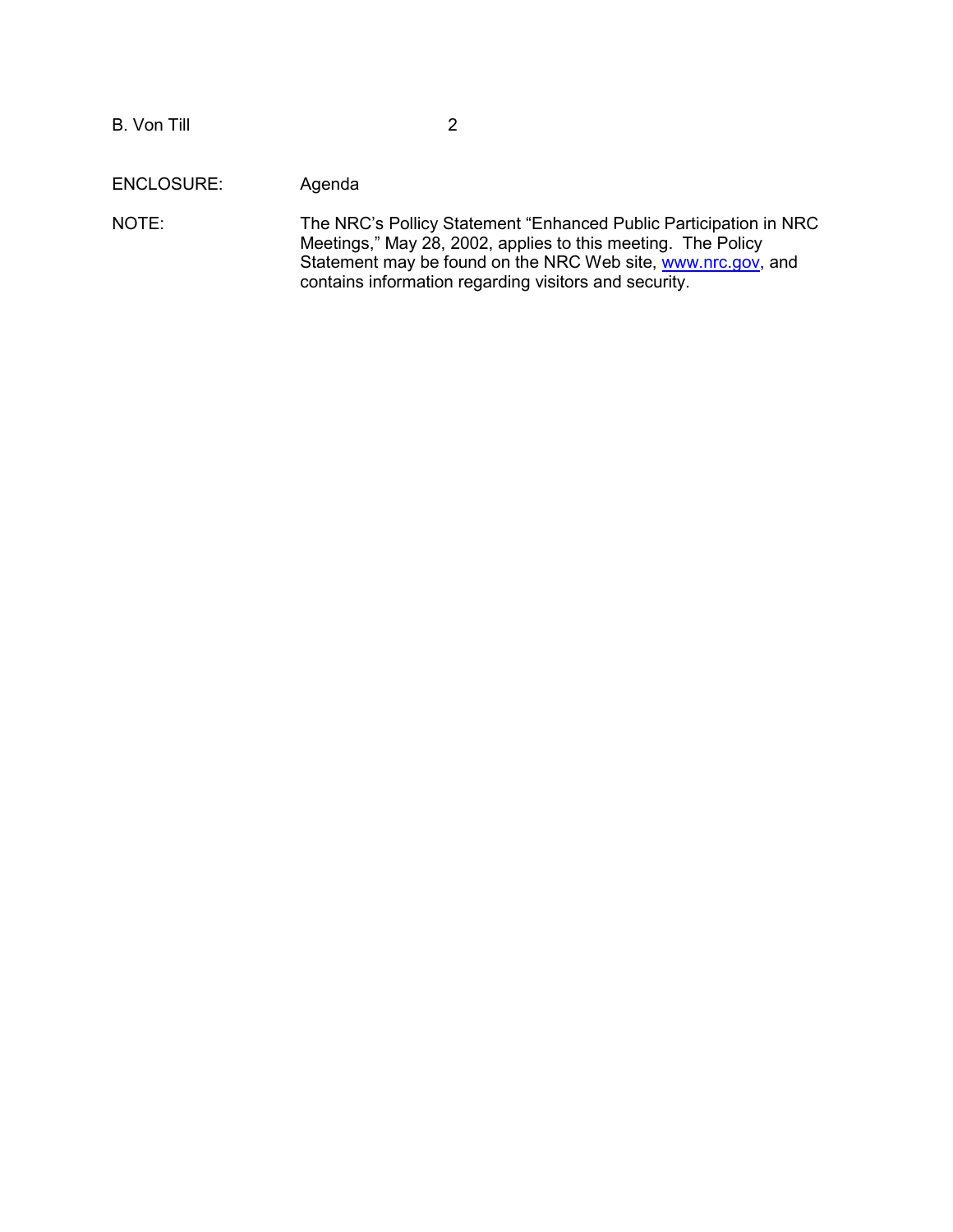B. Von Till 2

ENCLOSURE: Agenda

NOTE: The NRC's Pollicy Statement "Enhanced Public Participation in NRC Meetings," May 28, 2002, applies to this meeting. The Policy Statement may be found on the NRC Web site, www.nrc.gov, and contains information regarding visitors and security.

| <b>DISTRIBUTION:</b>              |                        |             |             |
|-----------------------------------|------------------------|-------------|-------------|
| <b>Meeting Attendees</b><br>AKock | JWhitten/RIV<br>PBubar | LGersey/RIV | <b>PMNS</b> |
|                                   |                        |             |             |

## **ML090920086**

| ll Office | <b>DWMEP</b>    | <b>DWMEP</b>    | <b>DWMEP</b> | <b>DWMEP</b>    |  |
|-----------|-----------------|-----------------|--------------|-----------------|--|
| ll Name   | <b>RBurrows</b> | <b>BGarrett</b> | SCohen       | <b>RBurrows</b> |  |
| ∥ Date    | 4/2/09          | 4/2/09          | 4/2/09       | 4/2/09          |  |

OFFICIAL RECORD COPY